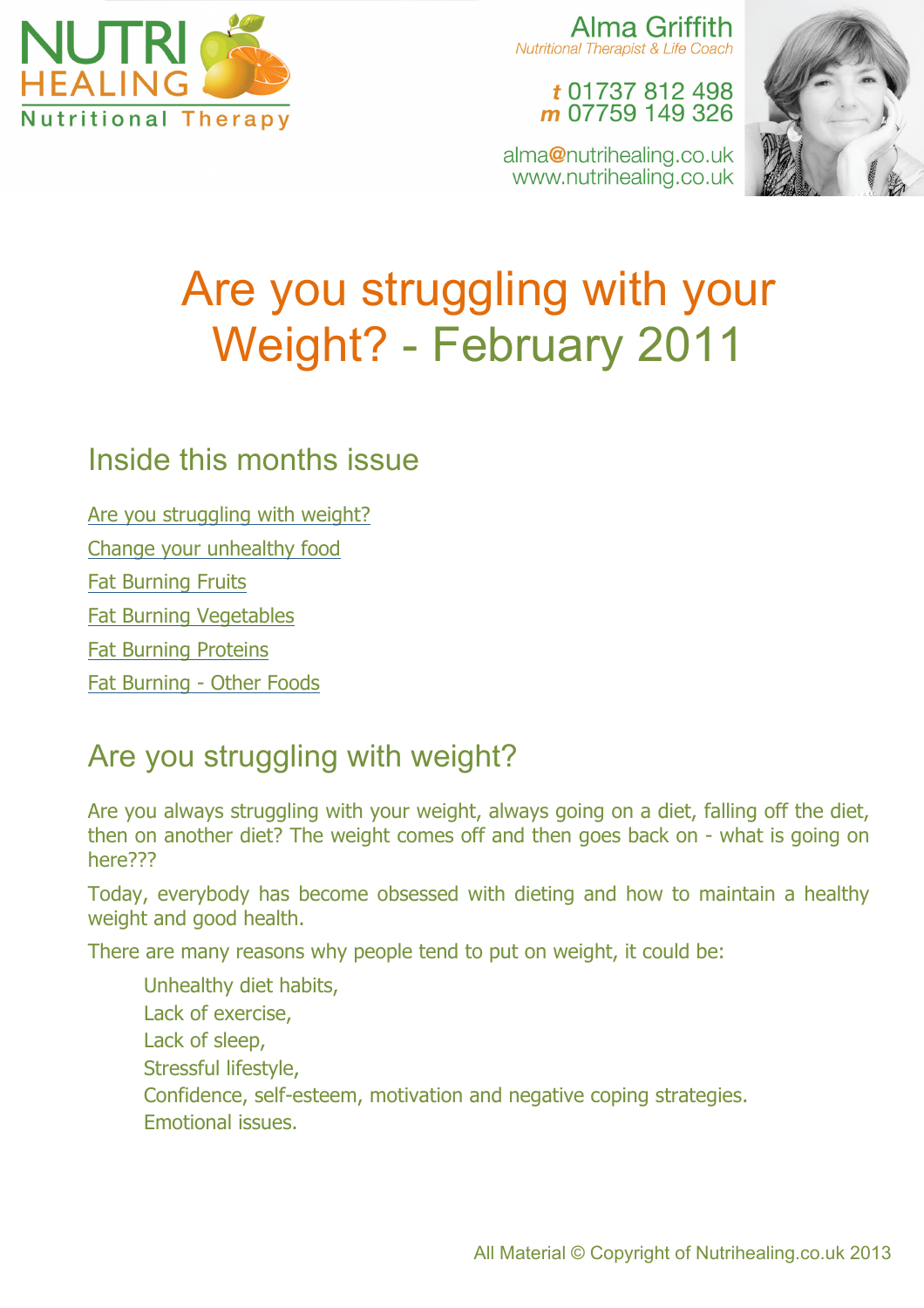Let us look at some of these reasons:

### Change your unhealthy food

The first thing you need to do to maintain a healthy weight is to ask yourself, how can you can get rid of the unhealthy foodstuffs from your diet, and replace them with nutritious foodstuffs.

Check your cupboards and get rid of all your junk food, start replacing them with healthier options -

Healthy cereals - Porridge oats, Muesli, Oat bran, Granola.

Healthy snacks - oatcakes, rice cakes, nuts, seeds, dried fruit and fresh fruits/vegetables.

Start eating wholesome food

Consume wholesome foods. Your diet should majorly be made up of mostly vegetables and fruits, whole grains, fish and lean meat.

At the same time also drink a glass of water. It will ensure you eat less, when you have your main course.

### Fat Burning Fruits

- o Apples, apricots, lemons
- o Raspberries/blackberries, blueberries, strawberries
- o Limes, mangoes, watermelon, cherries, cranberries
- o Nectarines, oranges, damson plum, papaya, peaches
- o Grapefruit, pears, grapes, pineapples, prunes

### Fat Burning Vegetables

- o Broccoli, cauliflower, cabbage, brussels sprouts
- o Asparagus, spinach, mushrooms, zucchini, eggplant
- o Onions, pumpkins, sorrel, leeks, peas, kale
- o Salad greens, radishes, cucumbers, celery
- o Tomatoes, Peppers green, red or yellow, sweetcorn,
- o Chives, parsley, watercress, green beans
- o Potatoes, Root vegetables-carrots, sweet potato, turnips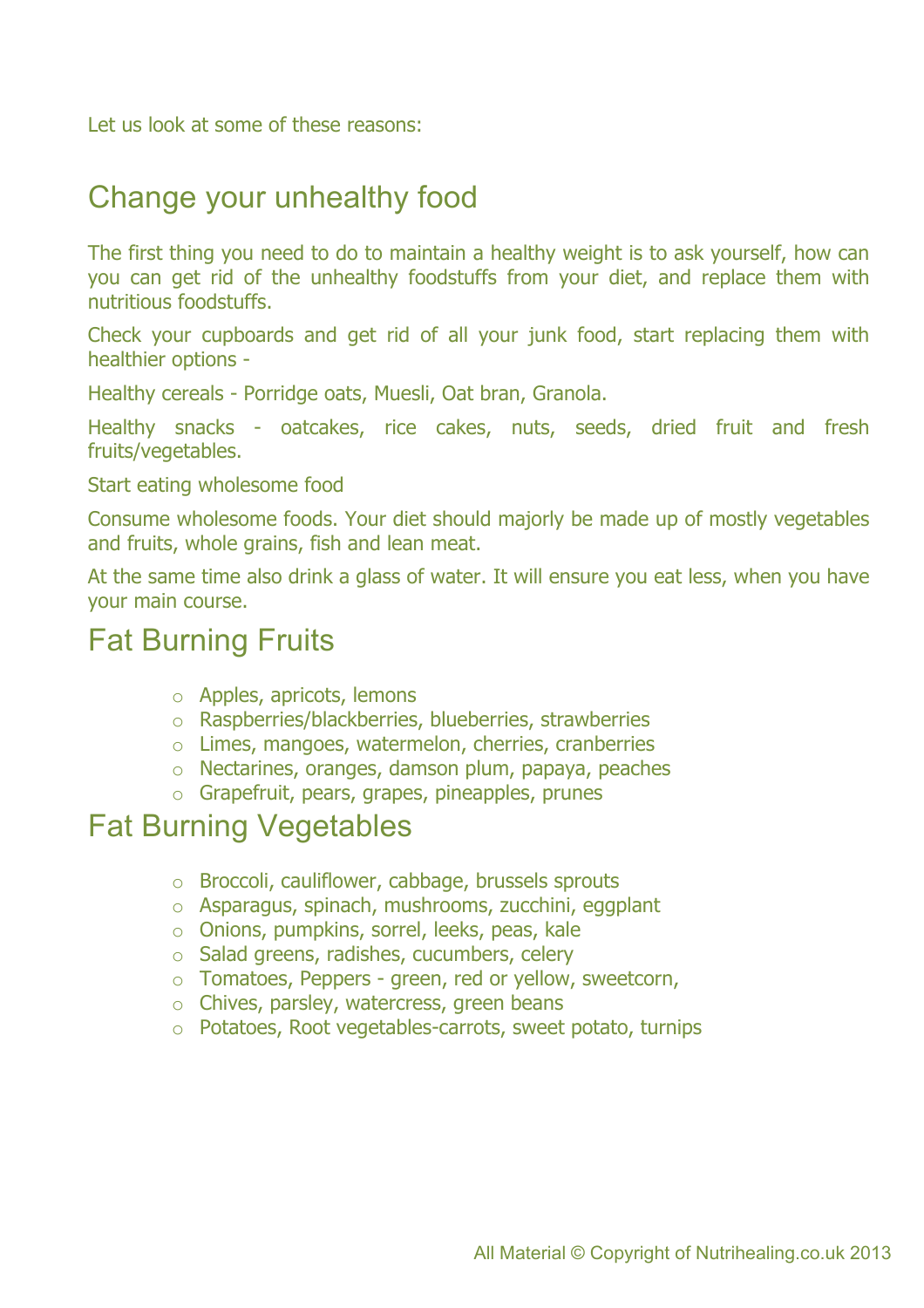### Fat Burning Proteins

- $\circ$  Egg whites
- o Chicken breast, turkey, lean meat
- o Sea bass, crabs, salmon, lobster, cod steaks
- o Shrimp, trout, mussels
- o Top round and flank steak

### Fat Burning - Other Foods

- o Oatmeal, olive oil, garlic, cereals, whole grains
- o Chilies
- o Lentils, soya beans
- o Brown rice,
- o Green tea
- o Whole wheat bread and pasta
- $\circ$  Low fat dairy products like low fat yogurt
- o Nuts (almonds, walnuts, cashews, brazil nuts, hazelnuts)
- o Drink plenty of water

#### **Divide your Meals**

Eat regularly, 3 meals a day and small healthy snack options mid-morning and midafternoon.

Having your meals at regular intervals will ensure your metabolism is at its highest all through the day.

#### **Portion Control**

Make sure you eat smaller portion sizes; you can use a smaller plate or bowl.

#### **Keep off the scales**

Resist the temptation to keep weighing yourself, this not a diet it is a lifestyle change and once you start to eat healthy foods, you will notice the changes to your weight and health.

#### **Exercise**

Keep moving, our bodies were meant to move and not to be stuck sitting in a chair all day working at a computer or slumped in front of a TV.

Find yourself something to do, which will entail some movement.